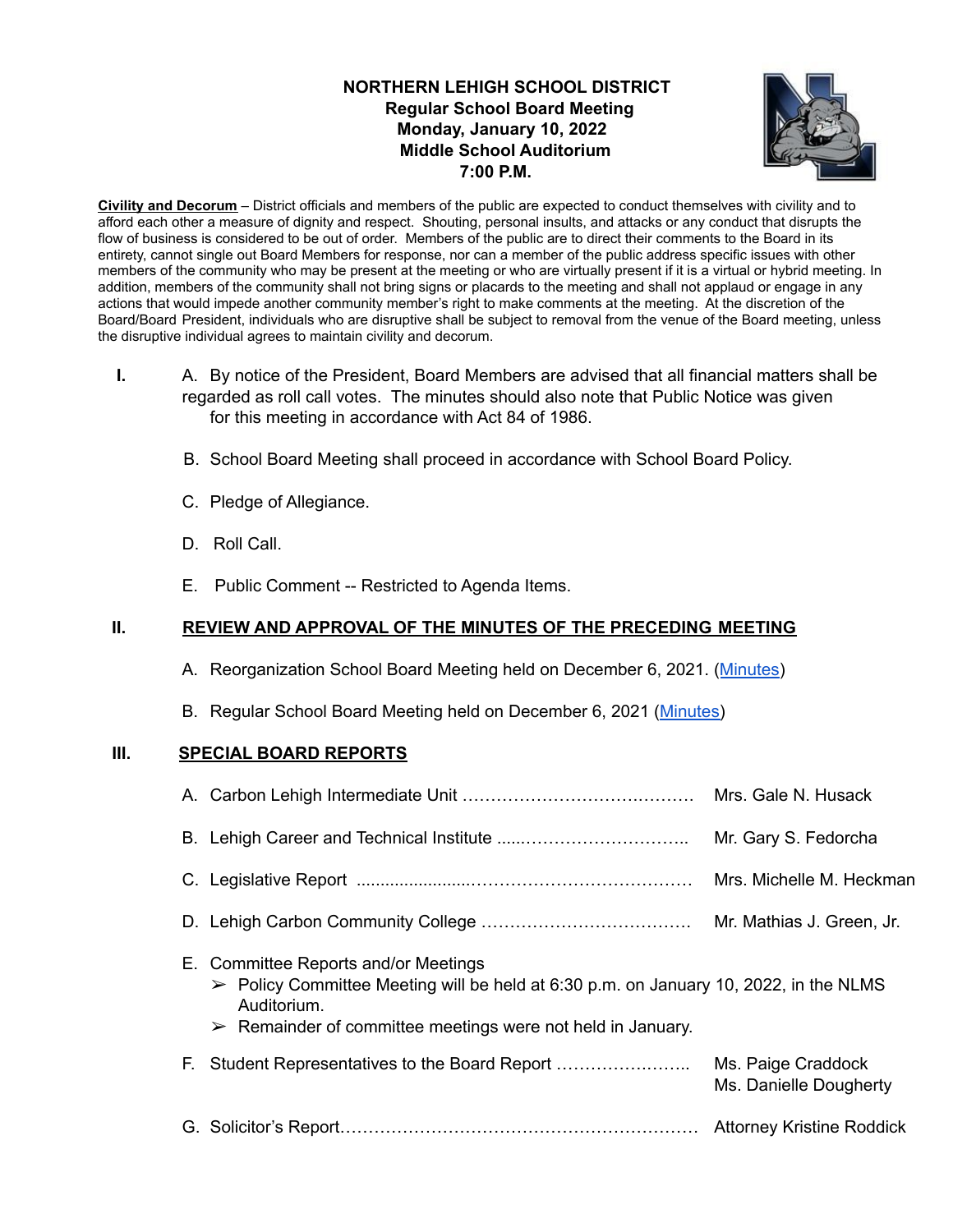|  | $\triangleright$ Distribution of Single Audit Report for Fiscal Year Ending June 30, 2021 |  |
|--|-------------------------------------------------------------------------------------------|--|
|  |                                                                                           |  |

- $\triangleright$  Post Issuance Compliance
- $\triangleright$  Act 1 Resolution
- I. Assistant Superintendent …………………..………………………. Dr. Tania Stoker
	- ➢ Book Donation in honor of School Board Recognition Month
	- $\triangleright$  State Testing Reminder
	- ➢ ESSER Grant Update
- J. Superintendent's Report ………………..………………….……….. Mr. Matthew J. Link
	- $\triangleright$  Football Team Recognition
	- ➢ Act 35 Civic Knowledge Perfect Scores
	- $\triangleright$  Anti-Bullying Presentation
	- $\triangleright$  District Goals
	- $\triangleright$  NLSD Health & Safety Plan Review
	- $\triangleright$  Ethics Form Reminder
- K. An executive session will be held at 6:00 p.m. in the Middle School Library

## **IV. PERSONNEL**

- A. Resignation/Retirement
	- 1. With regret, accept the retirement resignation of Thomas Mertus from his position as Special Education Teacher at Slatington Elementary, effective January 7, 2022. Mr. Mertus will be retiring from the Northern Lehigh School District after 17.5 years of service.
	- 2. With regret, accept the retirement resignation of Melissa Wagner from her position as Confidential Administrative Assistant to the Superintendent, effective April 13, 2022. Mrs. Wagner will be retiring from the Northern Lehigh School District after 1.5 years of service.
	- 3. Accept the resignation of Nicole Kaercher from her position as Instructional Paraprofessional at Slatington Elementary, effective December 17, 2021.
	- 4. Accept the resignation of Thomas Battista from his position as Substitute Teacher, effective immediately.
	- 5. Accept the resignation of Wendy Brown from her position as Substitute Cafeteria Worker, effective November 29, 2021.
	- 6. Accept the resignation of Megan Filchner from her position as Head Cheering Coach, effective December 8, 2021.
	- 7. Accept the resignation of Susan Yesik as Cook's Helper at the Middle School, effective December 22, 2021.
	- 8. Rescind the motion appointing Katherine Farber, Fall HS Intramural that was approved at the May 10, 2021 school board meeting, due to lack of student participation.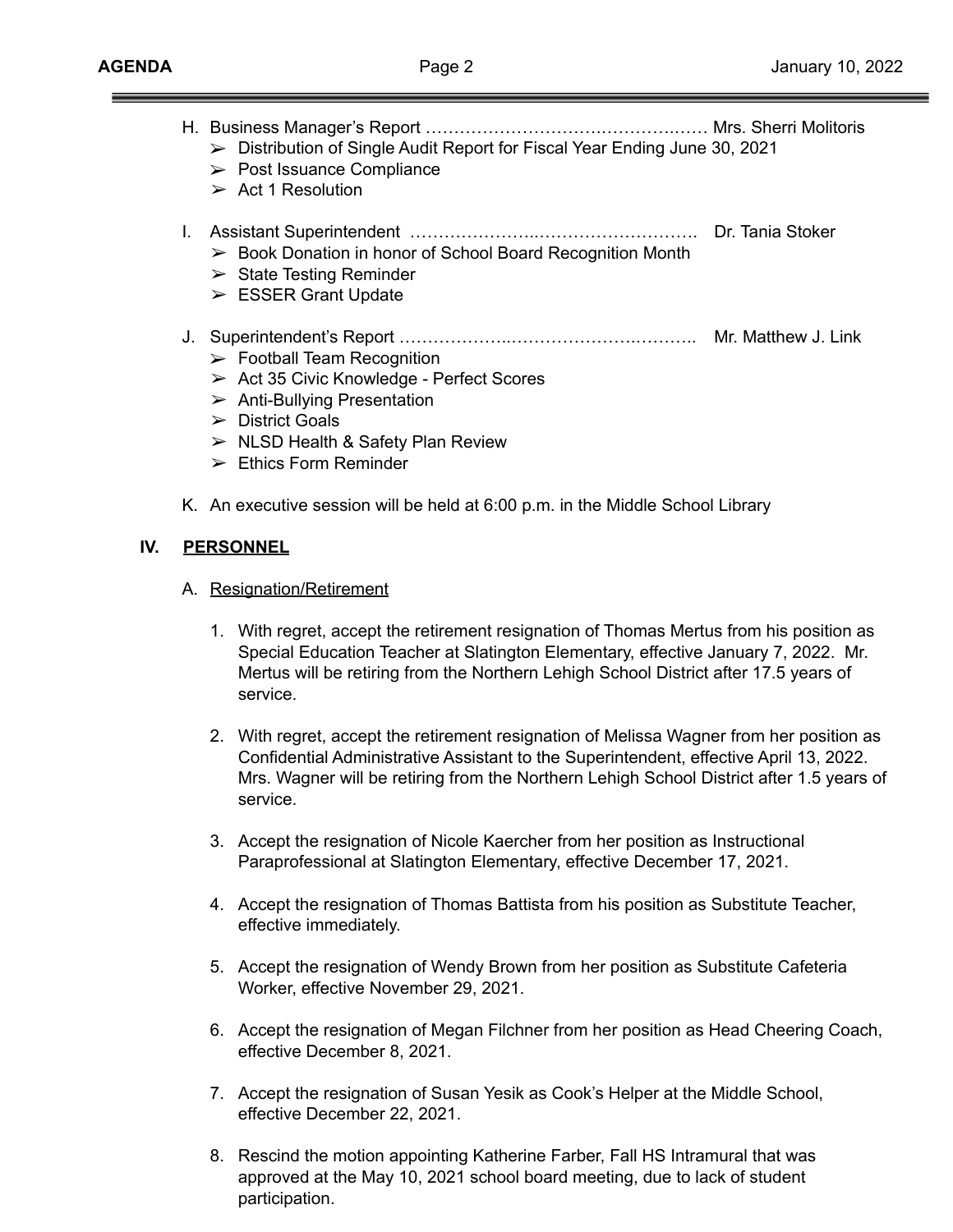- B. Appointment Non-Instructional
	- 1. Earl Loch\* Assignment: Maintenance Salary: \$18.49/hour Effective: December 27, 2021 **\*60 Working Day Probationary Period**
	- 2. Susan Yesik\*

| Assignment:                         | Custodian       |  |  |  |
|-------------------------------------|-----------------|--|--|--|
| Salary:                             | \$16.21/hour    |  |  |  |
| Effective:                          | January 3, 2022 |  |  |  |
| *60 Working Day Probationary Period |                 |  |  |  |

3. Sara Duncan\* Assignment: Cook's Helper Salary: \$13.50/hour Effective: January 12, 2022 **\*60 Working Day Probationary Period**

### C. Family Medical Leave

- 1. Approve the request of employee #7322 to take an unpaid medical leave of absence beginning on December 7, 2021, for their own medical reasons. Employee plans to return to their position on January 3, 2022, or upon release from their physician.
- 2. Approve the request of employee #5130 to take a medical leave of absence beginning on February 23, 2022, for their own medical reasons. Employee is requesting to use accumulated sick days. Upon exhaustion of eligible days, employee is requesting a family medical leave. Employee plans to return to their position upon release from their physician.

## D. Game Workers 2021-2022

Motion to appoint the following list of people as Game Workers for the 2021-2022 school year. Game workers consist of ticket sellers and takers, game announcers, scoreboard operators, timers, field judges and scorekeepers. Rate of pay is consistent with the rates approved on the 2021-2022 Supplemental Personnel Salary Schedule:

Diana Detweiler

- E. Substitute
	- 1. Non-Instructional

Motion to approve the appointment of the following individual as a substitute paraprofessional for the 2021-2022 school year at the 2021-2022 substitute rate as approved on the Supplemental Personnel Salary Schedule:

Brittany Tremper - Peters Elementary Only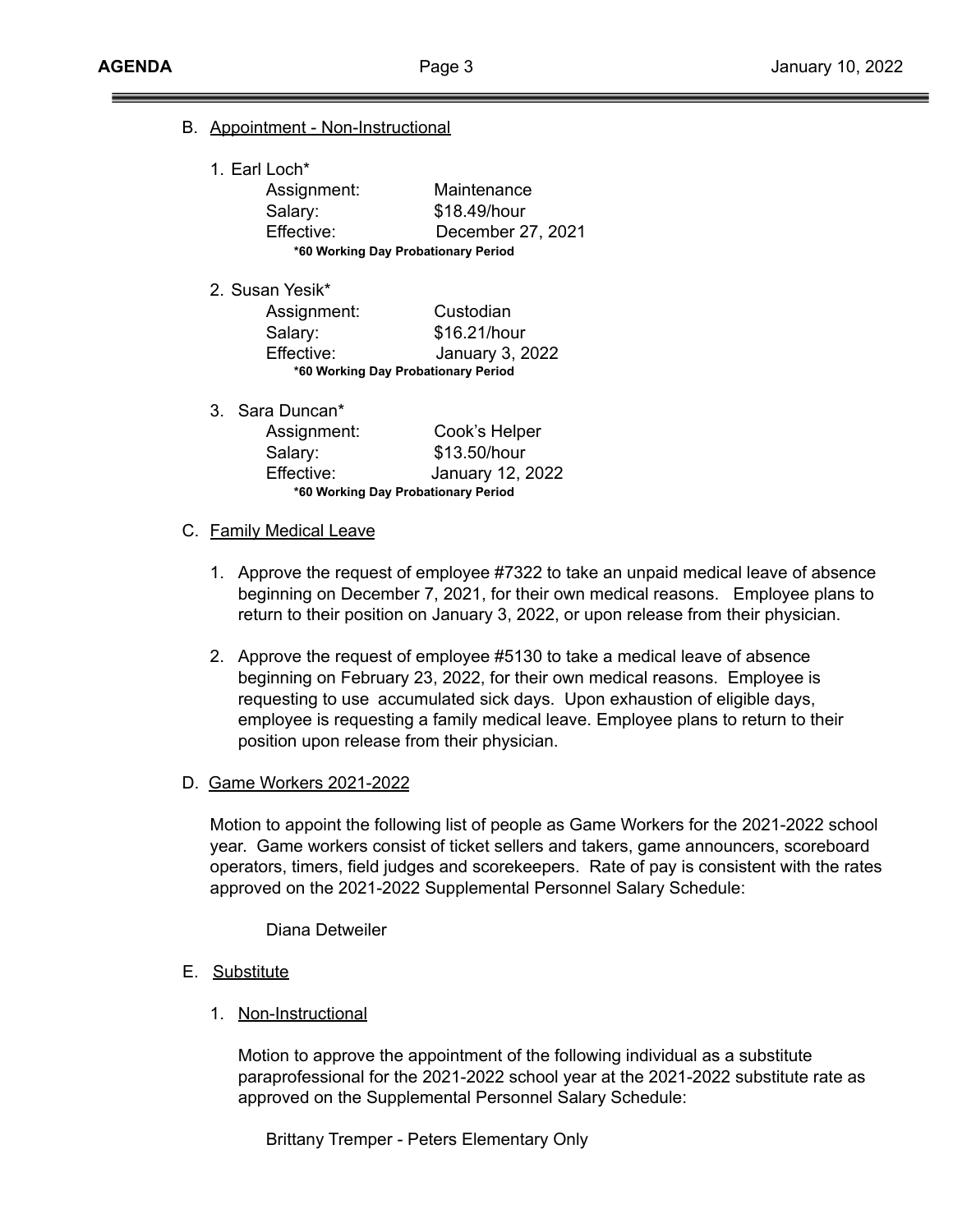F. Co-Curricular Appointment 2021-2022

| Gregory King     | Fall HS Intramural          | \$554.40 (Adjusted Amount) |
|------------------|-----------------------------|----------------------------|
| Zachary Merkle   | Fall HS Intramural          | \$369.60                   |
| Megan Filchner   | <b>Cheerleading Advisor</b> | \$1746 (Adjusted Amount)   |
| Michele Richards | <b>Cheerleading Advisor</b> | \$1746                     |

G. Brandywine Transportation Bus Drivers/Aides

Motion to approve the following bus drivers/aides from Brandywine Transportation to transport Northern Lehigh School District students for the 2021-2022 school year:

> Kevin Barrett - Bus Driver Annette Kopicz - Van Driver/Aide

# **V. POLICY**

- A. Board Policy First Reading
	- 1. Approve school board policy #137.1 Extracurricular Participation by Home Education Students - Programs, as presented after the first reading. (**[Attachment #1](https://drive.google.com/file/d/1CAysk-zqygc20ubvR8ua-QEmPs-yaFoA/view?usp=sharing)**)
	- 2. Approve school board policy #146.1 Trauma-Informed Approach Programs, as presented after the first reading. (**[Attachment](https://drive.google.com/file/d/13YXPG933wYH2AKS4FHnNUXb58rq8v7WN/view?usp=sharing) #2**)
	- 3. Approve school board policy #236.1 Threat Assessment Pupils, as presented after the first reading. (**[Attachment #3](https://drive.google.com/file/d/19JugcJ796q-f2SX1J678_8nWdM6RzCn5/view?usp=sharing)**)
	- 4. Approve school board policy #805 Emergency Preparedness and Response Operations, as presented after the first reading. (**[Attachment #4](https://drive.google.com/file/d/1CWgOn2p13wVG38xDr2TXVjTHeNLlxnxp/view?usp=sharing)**)
	- 5. Approve school board policy #805.2 School Security Personnel Operations, as presented after the first reading. (**[Attachment #5](https://drive.google.com/file/d/1Gj8IQWx8jdwbPjtQ0Mu52VBwotgHyUi_/view?usp=sharing)**)

## **VI. CONFERENCES**

- 1. Krystle Tiedeman PSLA Annual Conference April 21-23, 2022 Hershey Lodge Hershey, PA - Registration: \$200.00; Lodging: \$379.98; Travel: \$83.44; Meals: \$55.00 - Total Approximate Cost: \$718.42 - Funding: High School Budget (**[Attachment #6](https://drive.google.com/file/d/1TyPMF2SppSebpLPnkzRB8IevuMNSQYBD/view?usp=sharing)**)
- 2. Shawn Green PSLA Annual Conference April 21-23, 2022 Hershey Lodge Hershey, PA - Registration \$250.00; Lodging: \$379.98; Travel: \$95.94; Meals: \$55.00 - Total Approximate Cost: \$780.92 - Funding: Peters/Slatington Elementary Budget (**[Attachment #7](https://drive.google.com/file/d/128ZCJaLnBp8ABlcYeR8cayC0OVI5MU-G/view?usp=sharing)**)
- 3. Michele Dotta PDE Bureau of Education Annual Conference March 2-4, 2022 Hershey Lodge, Hershey, PA - Registration \$225.00; Lodging: \$315.00; Travel: \$94.77; Meals: \$60.00 - Total Approximate Cost: \$694.77 - Funding: Special Education Budget (**[Attachment #8](https://drive.google.com/file/d/1bvLdgWaxZIkbXiMcu9F22vGfy9arQ4Sw/view?usp=sharing)**)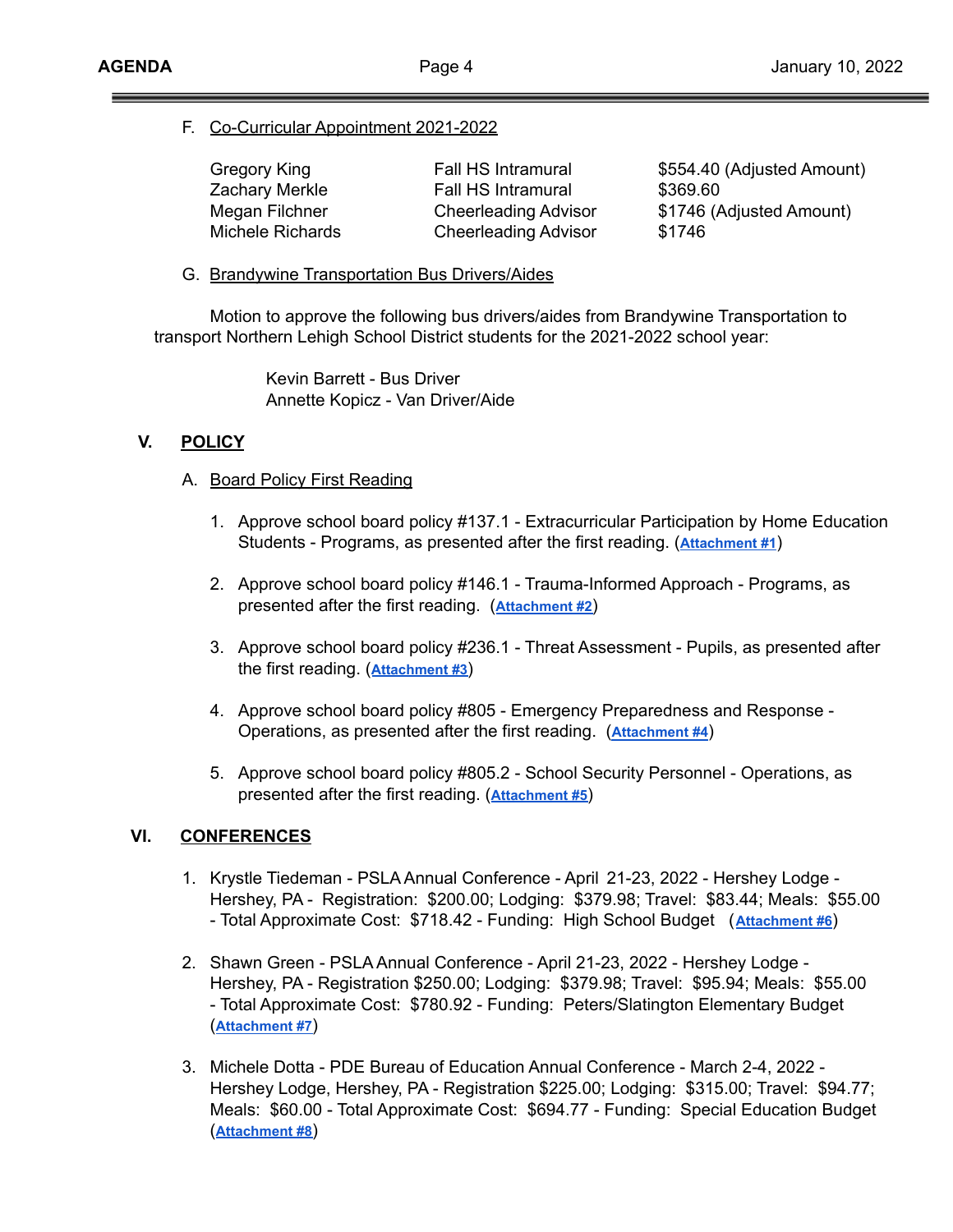### **VII. CURRICULUM AND INSTRUCTION**

### **VIII. OLD BUSINESS**

### **IX. (a) NEW BUSINESS**

#### Resolution for School Board Director Recognition Month – January 2022

**WHEREAS**, the role of locally elected school officials has served the Commonwealth of Pennsylvania and local communities in meeting the needs of public education since the passage of the Free School Act in 1834; and

**WHEREAS**, these local boards have discharged their responsibilities to public education in a manner which has placed public education in the forefront of our educational systems; and

**WHEREAS**, locally elected officials have distinguished themselves and their communities in this non-paid, volunteer public service commitment; and

**WHEREAS**, the contributions of these men and women who serve on the Northern Lehigh Board of School Directors:

> Chad Christman Robin T. Distler Gary S. Fedorcha Mathias J. Green, Jr. Michelle M. Heckman Gale N. Husack Robert J. Keegan, Jr. Robert L. Kern, Jr. Donna M. Kulp

should be recognized and appreciated by those who benefit from the workings of our public school system;

**NOW THEREFORE BE IT RESOLVED** that the Board of Directors of the Pennsylvania School Boards Association hereby proclaims the month of January as School Director Recognition Month in this commonwealth; and

**FURTHER RESOLVE** that this proclamation be communicated to all school districts, school officials and local communities in a planned program which brings visibility and awareness of the role of locally elected school officials to the citizenry of this commonwealth.

#### **(b) NEW BUSINESS**

A. Approve the new Administrator Compensation Plan between the Northern Lehigh School District and the Northern Lehigh Middle Level Management Team. (**[Attachment #9](https://drive.google.com/file/d/11CnWP6i4w6XUgwNqz7D4qfr7eTkkdtK3/view?usp=sharing)**)

#### **(c) NEW BUSINESS**

A. Approve the new Compensation Plan between the Northern Lehigh School District and the Director of Business Affairs. (**[Attachment](https://drive.google.com/file/d/1PBBgzpkFairmdpcuP8wb_YgoKCaDdb-A/view?usp=sharing) #10**)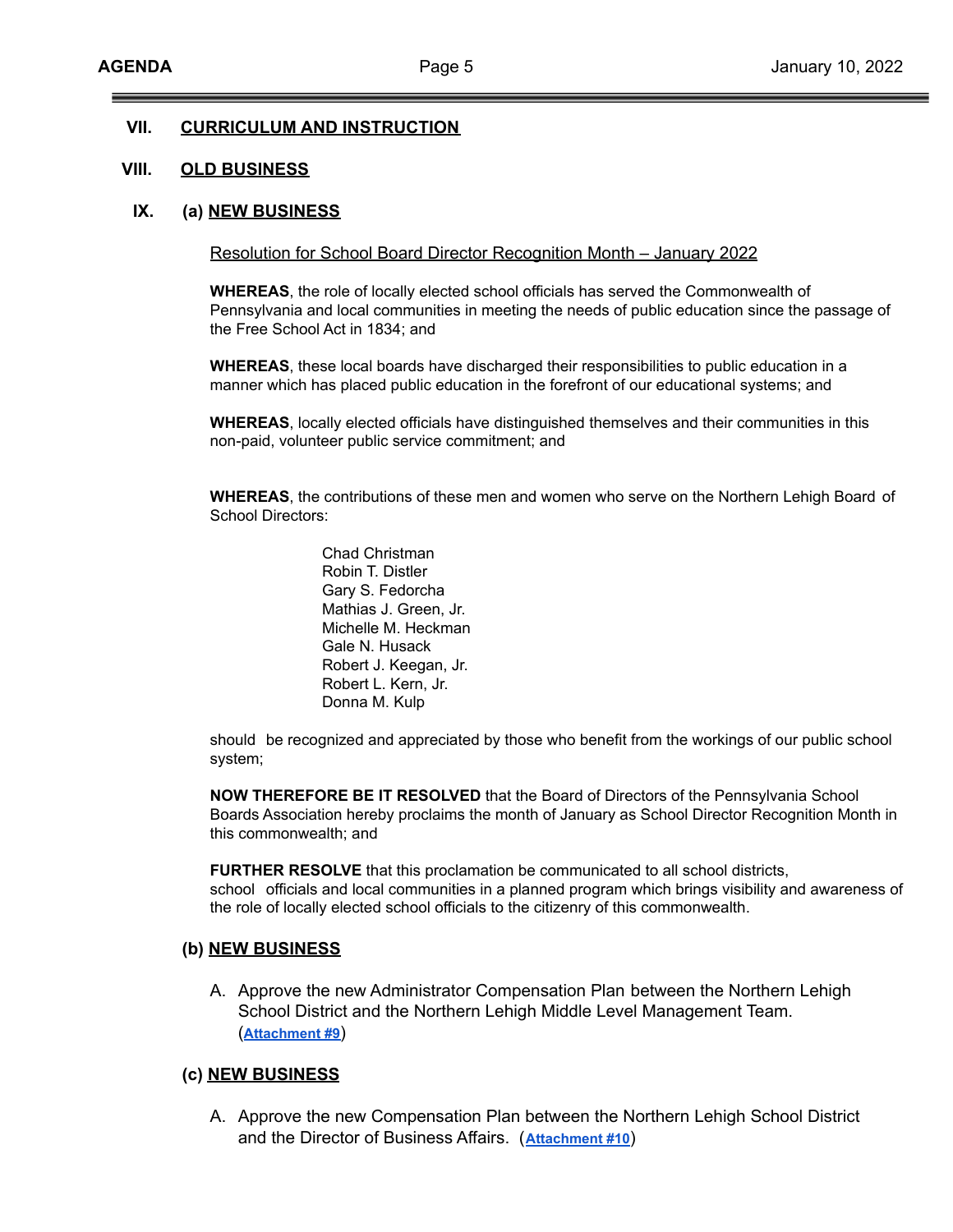## **X. FINANCIAL**

- A. Approve the Following Financial [Reports](https://drive.google.com/file/d/12dGP6gfSGF-L-8-R6z5O2kwMG5O_xg_6/view?usp=sharing):
	- 1. General Fund Account months of September, October, November, and December 2021
	- 2. Cafeteria Fund Account months of July, August, September, October, November and December 2021
	- 3. NLHS Student Scholarship Account month of December 2021
	- 4. NLHS Student Activities/Clubs Account month of December 2021
- B. Approve the Following List of [Bills](https://drive.google.com/file/d/1yquuDLEl2aM2L-CwIYZ50Z8gQ2WNjoZw/view?usp=sharing):
	- 1. General Fund months of December 2021 and January 2022
	- 2. Cafeteria Fund months of December 2021 and January 2022
- C. Approve abatement/exoneration requests of per capita taxes, for the residents that fall within the guidelines, as presented.**([Attachment](https://drive.google.com/file/d/18aLJ1SfYF0HcNDv1z3nNTV-zTRc2fw4B/view?usp=sharing) #11)**
- D. Accept the resignation of Gwyneth A. Jones as Tax Collector of the Borough of Slatington, effective January 1, 2022.
- E. Act 1 Tax Levy Resolution

### **NORTHERN LEHIGH SCHOOL DISTRICT BOARD OF DIRECTORS**

### **RESOLUTION**

**WHEREAS,** on June 27, 2006, the Pennsylvania legislature passed Act 1 of Special Session 2006, entitled the "Taxpayer Relief Act" (hereinafter "Act 1");

**WHEREAS,** Act 1 requires school districts to limit tax increases to the level set by an inflation index unless the tax increase is approved by voters in a referendum or the school district obtains from the Department of Education or a court of common pleas certain referendum exceptions;

**WHEREAS,** Act 1 does, however, allow a board of school directors to elect to adopt a resolution indicating that it will not raise the rate of any tax for the support of the public schools for the following fiscal year by more than its index, provided this resolution must be adopted no later than 110 days prior to the date of the election immediately preceding the upcoming fiscal year;

**WHEREAS**, the Northern Lehigh School District index for the 2022-2023 fiscal year is 4.6%;

**WHEREAS,** the Northern Lehigh School District Board of Directors has made the decision that it shall not raise the rate of any tax for the support of the Northern Lehigh School District for the 2022-2023 fiscal year by more than its index.

**AND NOW,** on this 10th day of January 2022, it is hereby **RESOLVED** by the Northern Lehigh School District (hereinafter "District") Board of Directors (hereinafter "Board") the following:

- 1. The Board certifies that it will not increase any school district tax for the 2022-2023 school year at a rate that exceeds the index as calculated by the Pennsylvania Department of Education.
- 2. The Board certifies that it will comply with the procedures set forth in Section 687, of the Pennsylvania Public School Code (hereinafter "School Code"), 24 P.S. §6-687, for the adoption of its proposed and final budget.